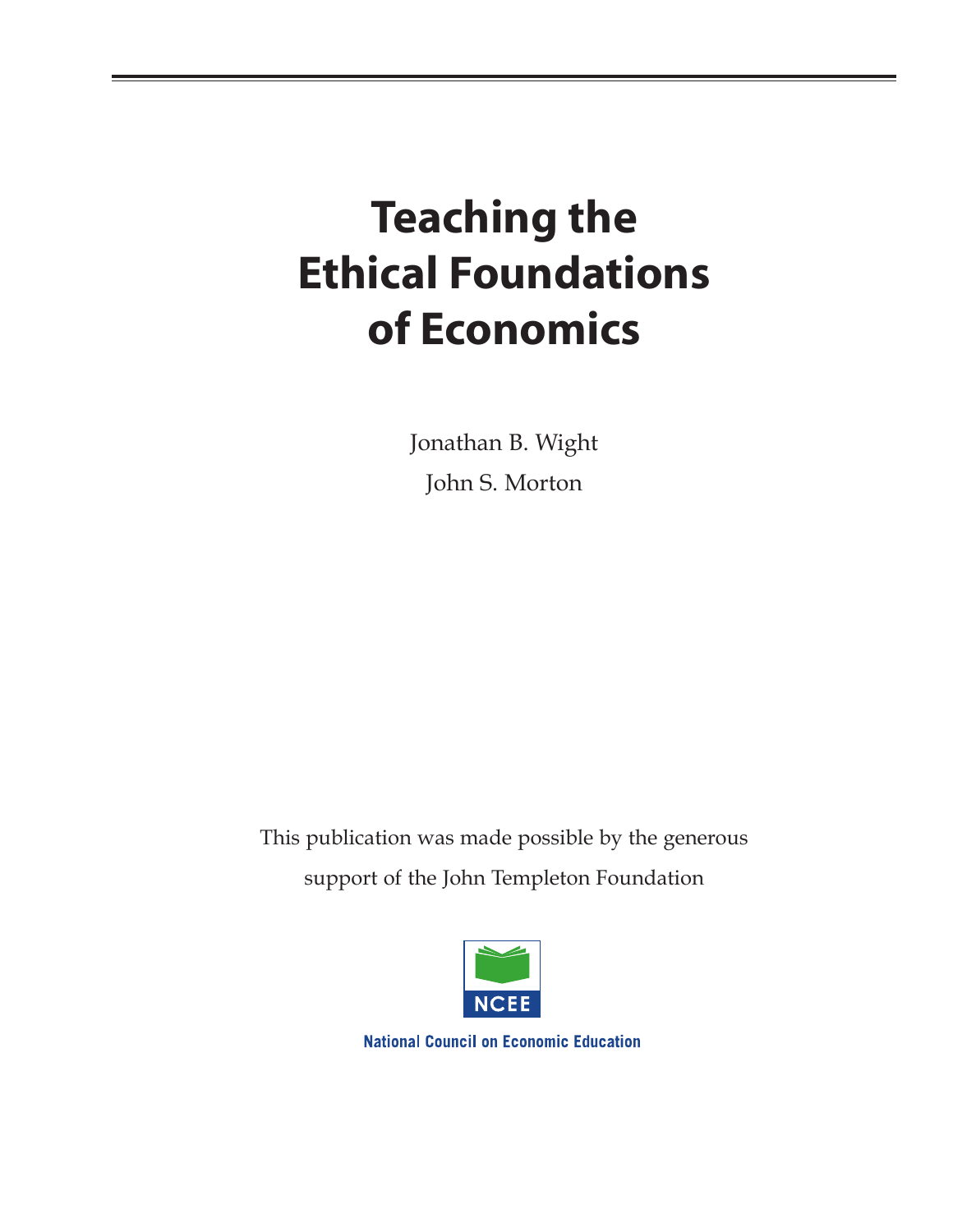### Authors

Project Directors and Lead Authors

**Jonathan B. Wight** University of Richmond

**John S. Morton** Arizona Council on Economic Education

Authors

**Martin Calkins** University of Massachusetts-Boston

**Sally Finch** Westminster Schools, Atlanta

**Daniel M. Hausman** University of Wisconsin-Madison

**Mark C. Schug** University of Wisconsin-Milwaukee

**Charles Wilber** University of Notre Dame

**William C. Wood** James Madison University

Project Editor **Melinda Patterson Grenier**

Design **Karl Hartig**

Copyright (c) 2007, National Council on Economic Education, 1140 Avenue of the Americas, New York, N.Y. 10036. All rights reserved. The activities and worksheets may be duplicated for classroom use, the number not to exceed the number of students in each class. Notice of copyright must appear on all pages. With the exception of the activities and worksheets, no part of this book may be reproduced in any form or by any means without permission in writing from the publisher. Printed in the United States of America.

ISBN 1-56183-648-6 5 4 3 2 1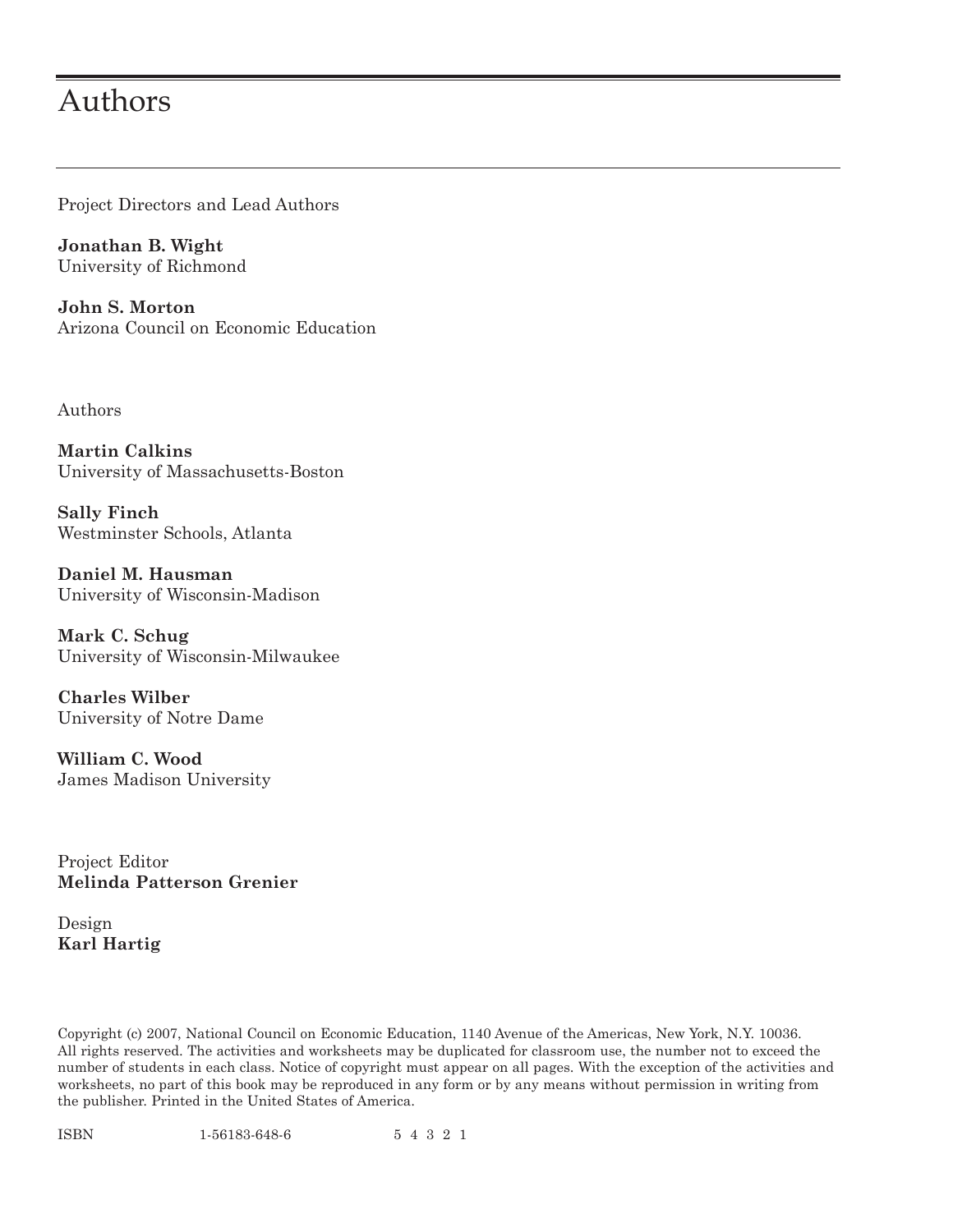### **Contents**

| Acknowledgments          |                                                         | iv           |
|--------------------------|---------------------------------------------------------|--------------|
| Foreword                 |                                                         | V            |
| Introduction:            | Why Ethics Is Important to Economics                    | vii          |
|                          | A User's Guide to These Lessons                         | ix           |
| Lesson 1                 | Does Science Need Ethics?                               | $\mathbf{1}$ |
| Lesson 2                 | What Is the Difference Between Self-Interest and Greed? | 17           |
| Lesson 3                 | Do Markets Need Ethical Standards?                      | 29           |
| Lesson 4                 | Do Markets Make Us More Moral?                          | 45           |
| Lesson 5                 | What Are the Moral Limits of Markets?                   | 61           |
| Lesson 6                 | What Should We Do About Sweatshops?                     | 81           |
| Lesson 7                 | Should We Allow a Market for Transplant Organs?         | 107          |
| Lesson 8                 | Is Efficiency an Ethical Concept?                       | 127          |
| Lesson 9                 | Do Businesses Have a Social Responsibility?             | 145          |
| Lesson 10                | What Is Economic Justice?                               | 161          |
| <b>Test Bank</b>         |                                                         | 177          |
| <b>Glossary of Terms</b> |                                                         | 185          |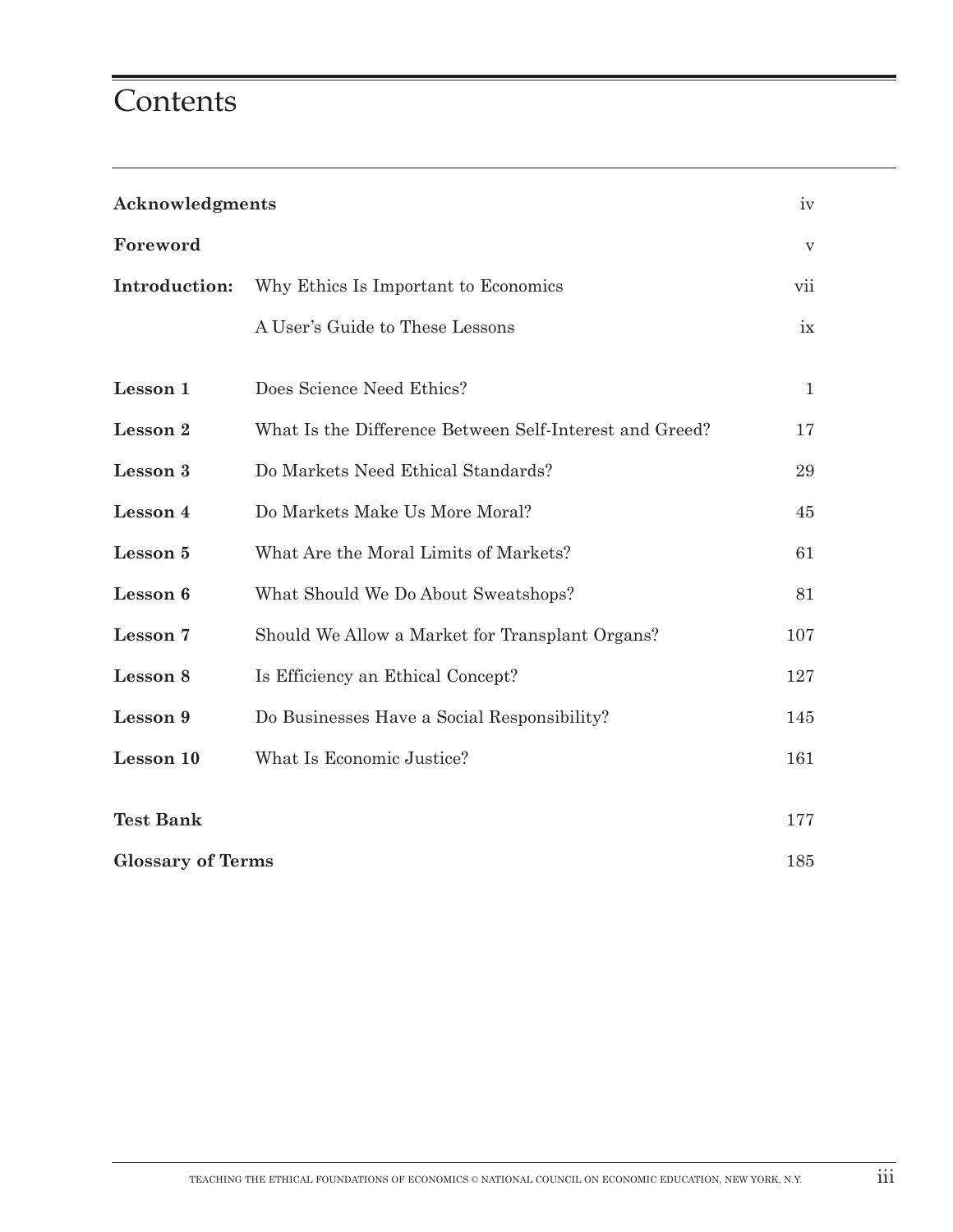# Acknowledgments

#### **External Reviewers**

**Thomas W. Dunfee** The Wharton School University of Pennsylvania **Dwight R. Lee** The Terry College of Business University of Georgia

#### **Field-Test Teachers**

**Fred Cole** Marquette Senior High School Marquette, Mich.

**Mark DeCourcy** Sandy Creek High School Tyrone, Ga.

**Mark Cywinski** Brown Deer High School Brown Deer, Wisc.

**Elaine M. Ellsmore** Pleasant Valley High School Chico, Calif.

**Donald Fortner** Munster High School Munster, Ind.

**Thomas J. Fugate** Homestead High School Mequon, Wisc.

**Judy Haley** Pinetree High School Longview, Texas

**Brett Hardin** Campbell High School Atlanta, Ga.

**Marc Hefke** Marquette Senior High School Marquette, Mich.

**Shannon Joyner** Corona del Sol High School Tempe, Ariz.

**Jane Tuohey Keller** The Steward School Richmond, Va.

**Michael D. Langley** College Park High School Pleasant Hill, Calif.

**Sally Meek** Plano West Senior High School Plano, Texas

**Delisse Metcalf** Chandler High School Chandler, Ariz.

**Gary Petmecky** Parkview High School Snellville, Ga.

**Latricia Piotrowski** Hebron High School Carrollton, Texas

**Mary Stevenson** Marquette Senior High School Marquette, Mich.

**Robert Wedge** Collegiate School Richmond, Va.

**Keith White** Peoria High School Peoria, Ariz.

**Petar Zegura** Moreau Catholic High School Hayward, Calif.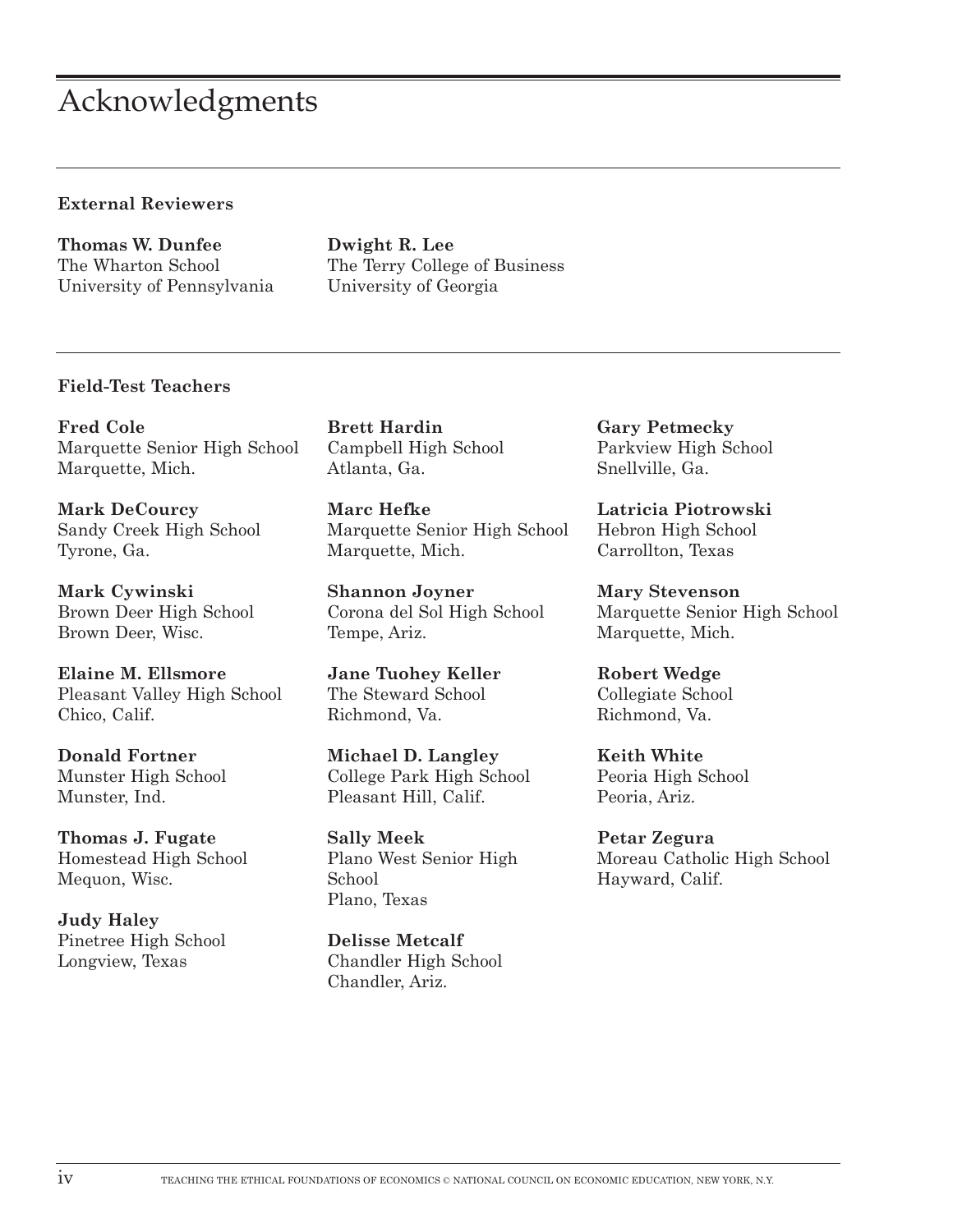### Foreword

The National Council on Economic Education is proud to present these innovative instructional materials that show the important role ethics and character play in a market economy and how, in turn, markets influence ethical behavior. These 10 lessons reintroduce an ethical dimension to economics in the tradition of Adam Smith, who believed ethical considerations were central to life.

The lessons do more than illustrate how ethical conduct improves an economy. They actively involve the students through simulations, group decision making, problem solving, classroom demonstrations and role playing. The lessons encourage students to think critically about ethical dilemmas.

Many people made this vision of introducing ethics into the high school curriculum a reality. Jonathan Wight and John Morton led this effort from the initial ideas to the final publication. The dedication, insight and creativity of the author team will be apparent when teachers use the lessons in their classrooms. Thomas Dunfee and Dwight Lee provided valuable external reviews of the manuscript, and 20 teachers from several states field-tested the lessons and made suggestions that greatly improved them.

Finally, without the visionary philanthropy of the John Templeton Foundation, none of this would be possible.

**Robert F. Duvall**, Ph.D. President and Chief Executive Officer National Council on Economic Education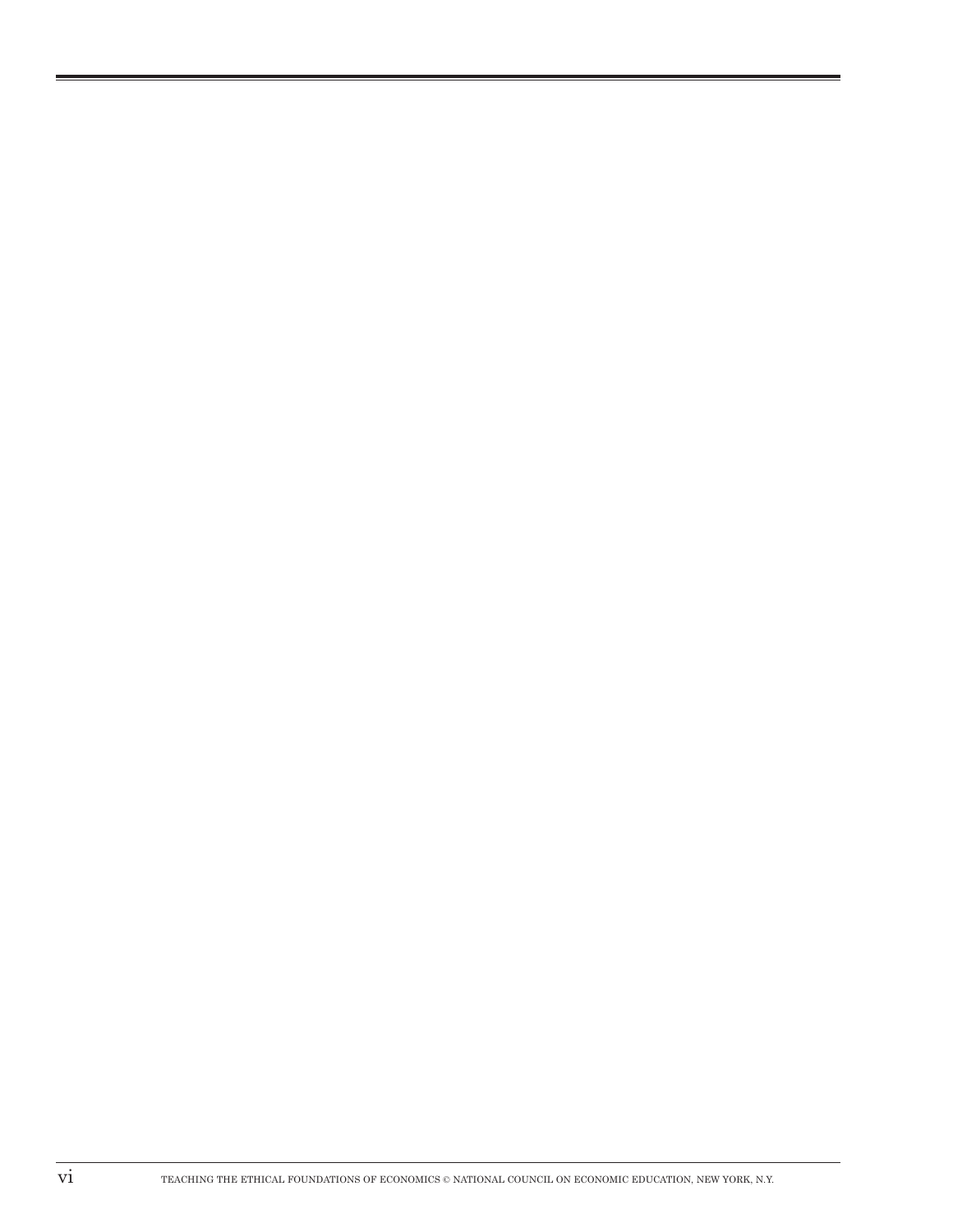# Introduction **Why Ethics Is Important to Economics**

If economics involves the search for truth about the world — why the price of gasoline rises or why the unemployment rate falls — aren't such scientific matters immune to personal ideals of right and wrong?

These lessons provide opportunities for teachers and their students to explore this question. Our thesis is that ethics — consideration of right and wrong — does matter to economics. Economics grapples with how societies deal with limited resources and how exchange plays a part in this process. Why do strangers return lost wallets? Why are doctors concerned about their clients' best interests? Why does fairness seem to produce higher economic returns than greed? Ethical values and moral frameworks permeate exchange.

The study of ethics in economic life is growing exponentially. This is partly because of recent scandals at major energy, health-care and other firms. These scandals highlight the destructive power a few immoral managers can wreak on a company and on the market. These same moral failings also cause problems in government and nonprofit sectors of the economy.

However, the renewed interest in ethics actually began after the fall of the Soviet Union in 1991, when it became clear that simply unleashing markets, without first creating a workable system of justice, would fail to create conditions for social development. Justice matters to economic life in many ways. Courts and judges are needed to enforce contracts and uphold private-property rights. But formal justice pales in comparison with informal justice: the moral code every citizen carries around in his or her head while going about daily life as an employee, business owner and customer.

As economists, we need to understand how ethical conduct reduces transaction costs, enhances productivity and creates the social capital that lubricates exchange. The lessons in this book propose that certain absolute ethical standards play an important role in economic life. Perhaps for this reason parents and teachers struggle to develop the character of young people in their charge. Holding students accountable helps them to understand their duties to family, community and nation, just as learning self-control provides a foundation for achievement and personal fulfillment.

Finally, economists play an important role in trying to improve society. Normative economics examines the costs and benefits of alternative policies. Deciding among these alternatives requires people to rank goals, and their rankings are determined by ethical values. While economists typically examine only consequences, they are mistaken in judging that only consequences matter. Most religious and philosophical traditions ask, "Do the ends justify the means?" and "Are there duties that people should uphold, regardless of consequences?" Some people might also ask, "Would the proposed policy help or hurt the development of virtue in our community?" These questions are not distractions in society — or in an economics class. Rather, they encourage people to exercise their moral imaginations and develop an analytical perspective, which will enhance students' capabilities in a complex world.

These 10 lessons pose provocative questions about sweatshop labor, the sale of human organs, efficiency and equity in health care, the meaning of justice, the morality of markets and the moral limitations of markets. They allow the students to explore important issues in various engaging ways, often through interactive exercises. Ultimately, these lessons ask the students to develop the critical-thinking skills necessary to explore economic and public-policy issues within a wider moral context. It asks them, in short, to become leaders.

**Jonathan B. Wight** University of Richmond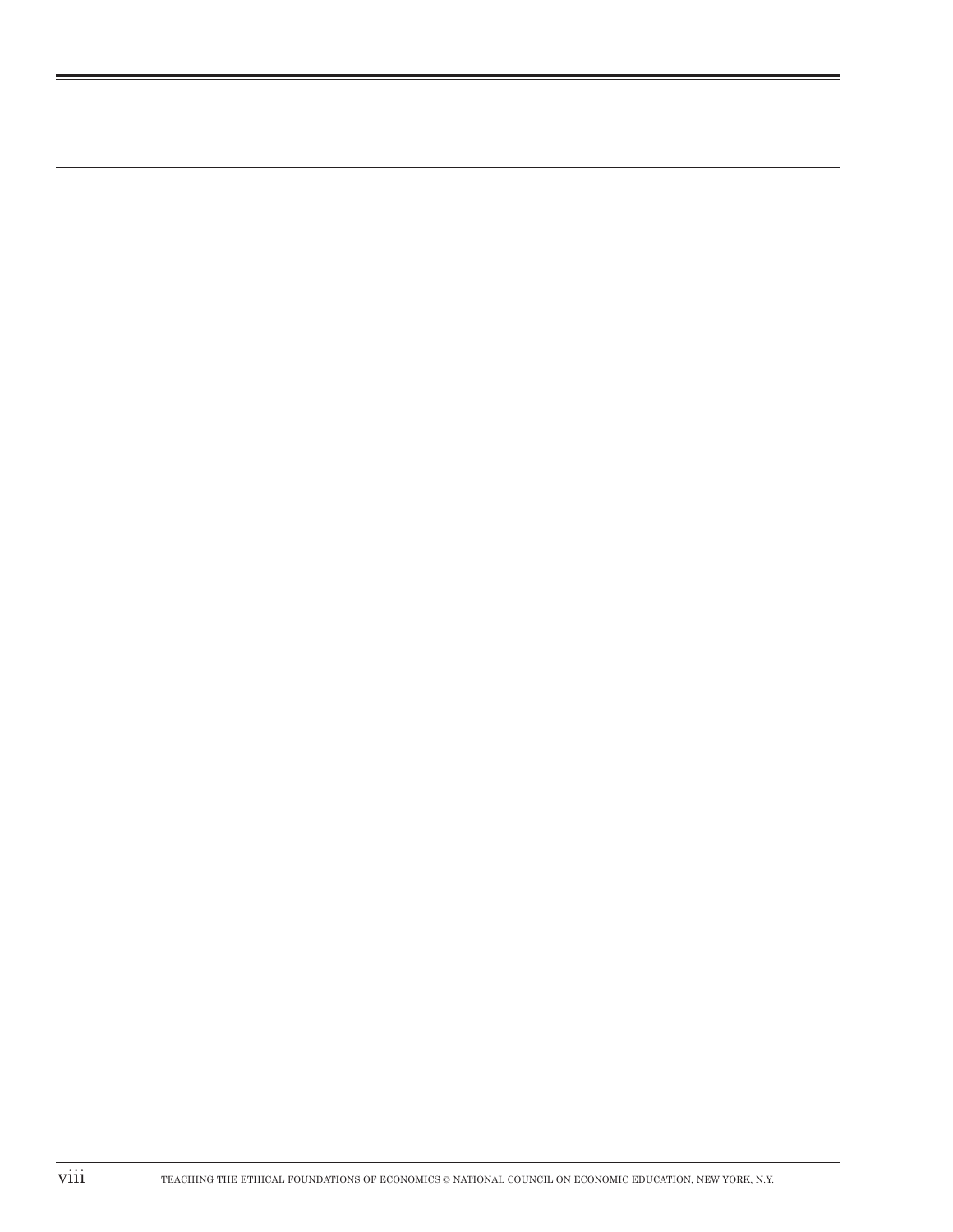## Introduction **A User's Guide to These Lessons**

*Teaching the Ethical Foundations of Economics* may sound intimidating, but, in fact, these 10 lessons are highly accessible to high school teachers and their students. The lessons actively engage the students through simulations, problem solving, group decision making, classroom demonstrations and more. Most importantly, the students must think critically about ethical issues and understand why ideas of right and wrong are vital to economic decision making. The issues discussed in these lessons should grab the students' interest.

The following questions and answers provide some insights on ways to use these lessons effectively.

#### **1. How difficult are the economic concepts in the lessons?**

 The lessons incorporate many economic concepts, which are fully explained. Only one lesson has a graph: a supply and demand graph illustrating a price ceiling. These lessons can be used in government, history, business education and international studies classes in addition to economics classes.

#### **2. How difficult are the ethics concepts in the lessons?**

 Because the study of ethics is so often ignored in high school classes, the ethical concepts will be new to most students. As with the economics concepts, the ethics concepts are developed within the context of each lesson. The lessons emphasize three ethical theories that people use to guide their actions:

**•** The outcomes-based theory of ethics maintains that the best action is the one that produces the best consequences.

**•** Duty-based ethics focuses on a set of ethical principles, duties or rules to guide actions.

 • Virtue-based ethics emphasizes the personal qualities that enable us to do the right things that good people would do. These qualities include honesty, integrity, courage, concern for others and loyalty. The students apply

these theories as they think critically about ethical dilemmas.

#### **3. How do the lessons actively engage the students?**

 Several lessons simulate behavior before the students analyze that behavior. For example, in Lesson 2 the students play the Ultimatum Game to see the difference between selfinterest and greed. In Lesson 3 the students assume the roles of doctors and patients to see how enlightened self-interest, duty and virtue improve economic efficiency. In Lesson 5 the students must determine how to allocate a scarce good, while in Lesson 8 they must make life-and-death decisions about how to allocate a life-saving serum.

 The lessons emphasize critical thinking and decision making. In Lesson 7, for example, the students must choose one of four policies for allocating kidneys available for transplants. In Lesson 9 the students must take a stand on the social responsibility of business. In Lesson 10 the students play the Veil of Ignorance game, first choosing policies based on selfinterest and then choosing again when they do not know what their self-interest is.

#### **4. Do I need to use all the lessons?**

 Each lesson stands on its own and is not dependent on concepts developed in the other lessons. Nevertheless, certain themes carry across many of the lessons.

#### **5. Do I need to spend a lot of time preparing to teach these lessons?**

 Each lesson is complete; all of the Activities, Visuals and other materials are incorporated into the lessons.

#### **6. Can I use these lessons to teach national and state economics standards?**

 Each lesson covers a specific Voluntary National Content Standard in Economics, and most lessons contain more than one standard. Because many state economics standards are